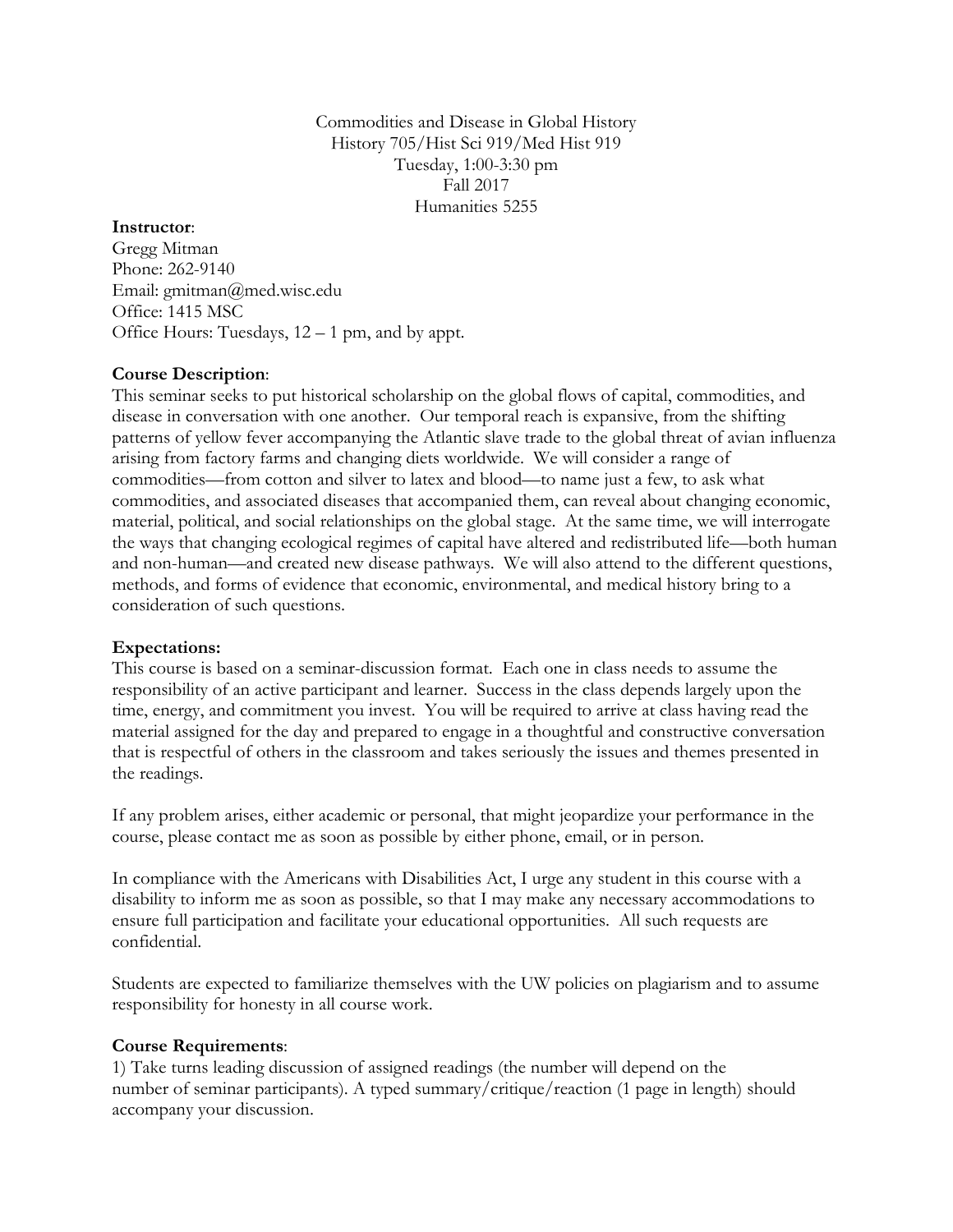2) Write a 750 to 1,000-word book review for one of the books discussed, which should be an outgrowth of the seminar you helped to lead.

2) Complete a minimum of 20 pages of prose writing in connection with this course – ideally a research paper which relates to the themes of this course, makes use of primary documents, and incorporates conceptual and/or methodological insights gained from the seminar readings. Other possibilities include a research prospectus for a master's thesis, a historiographic essay in preparation for a prelim field, or a draft dissertation proposal. Please meet with me as early as you can in the semester to discuss how you propose to fulfill the writing requirement. A preliminary proposal and bibliography outlining your research/writing plans is due by Tuesday, October 24.

Grading will be based on class participation  $(25\%)$ , book review  $(\sim 25\%)$ ; due two weeks after your seminar discussion), and your written work (~50%). Your written work is due on Monday, Dec. 18.

# **Topics and Schedule of Readings**:

All readings, **except** those marked with an asterisk (**\***), can be accessed electronically at https://uwmad.courses.wisconsin.edu/d2l/home/3782419. Readings marked by an asterisk are books to be purchase or borrowed from the library.

# **September 12: Charting our Course, Some Helpful Guides**

William H. McNeill, *Plagues and Peoples*, 2d ed. (New York: Anchor Books, 1998), pp. 54-93, 208- 241.

Mark Harrison, "A Global Perspective: Reframing the History of Health, Medicine, and Disease," *Bulletin of the History of Medicine* 89 (2015): 639-689.

Jason Moore, "The Capitalocene, Part I: on the nature and origins of our ecological crisis," *Journal of Peasant Studies* 44 (2017): 594-630.

Marco Armiero and Massimo De Angelis, "Anthropocene: Victims, Narrators, and Revolutionaries," *South Atlantic Quarterly* (April 2017): 345-362.

Timothy Mitchell, "Can the Mosquito Speak?" in *Rules of Experts: Egypt, Techno-Politics, Modernity* (Berkeley: University of California Press, 2002), pp. 19-53.

Optional: Paul Kramer, "Embedding Capital: Political-Economic History, the United States, and the World," *The Journal of the Gilded Age and Progressive Era* 15 (2016): 331-362,

## **VEGETABLE**

## **September 19: Sugar**

\*Sidney W. Mintz, *Sweetness and Power: The Place of Sugar in Modern History* (New York: Penguin Books, 1985).

John R. McNeill, "Atlantic Empires and Caribbean Ecology," in *Mosquito Empires: Ecology and War in the Greater Caribbean, 1620-1914* (New York: Cambridge University Press, 2010), 15-62.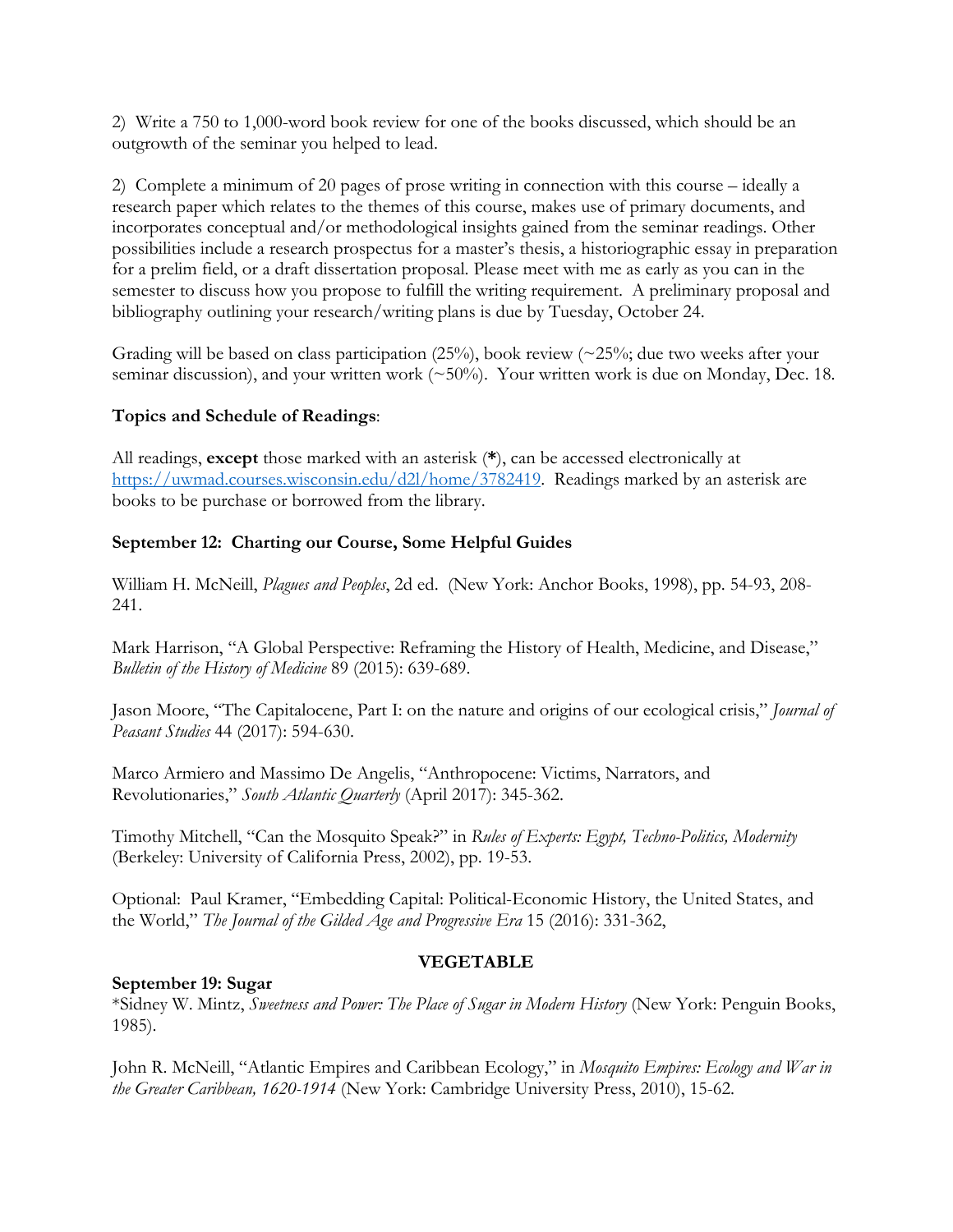Bartow J. Elmore, *Citizen Coke: The Making of Coca-Cola Capitalism* (New York: W. W. Norton & Co., 2015), pp. 262-296.

### **September 26: Cotton**

\*Walter Johnson, *River of Dark Dreams: Slavery and Empire in the Cotton Kingdom* (Cambridge: Harvard University Press, 2013), pp. 1-45, 151-279.

Conevery Bolton Valencius, "Racial Anxieties," in *The Health of the Country* (New York Basic Books, 2002), pp. 229-258.

Jennifer Derr, "Labor-time: Ecological bodies and agricultural labor in 19<sup>th</sup> and early 20<sup>th</sup> century Egypt," *International Journal of Middle East Studies,* forthcoming, pp. 1-36.

## **October 3: Rubber**

Stephen Harp, "Race, Migration, and Labor," in *A World History of Rubber: Empire, Industry, and the Everyday* (West Sussex: John Wiley & Sons, 2016), pp. 10-39.

Adam Hochschild, *King Leopold's Ghost* (New York: Mariner Books, 1999), pp. 1-5, 150-184.

Nancy Rose Hunt, *A Nervous State: Violence, Remedies, and Reverie in Colonial Congo* (Durham: Duke University Press, 2016), pp. 1-60.

Michitake Aso, *Rubber and the Making of Vietnam: An Ecological History, 1897-1975* (Chapel Hill, NC: UNC Press, 2018), Introduction and Chapter 3.

Gregg Mitman, "Parasite," typescript.

## **October 10: Fruits**

\*Jonathan Soluri, *Banana Cultures: Agriculture, Consumption, and Environmental Change in Honduras and the United States* (Austin: University of Texas Press, 2005).

Linda Nash, *Inescapable Ecologies: A History of Environment, Disease, and Knowledge* (Berkeley: University of California Press, 2006), pp. 127-169.

#### **ANIMAL**

#### **October 17: Furs**

\*Elizabeth Fenn, *Encounters at the Heart of the World: A History of the Mandan People* (New York: Hill & Wang, 2015).

## **October 24: Guano**

\*Gregory T. Cushman, *Guano and the Opening of the Pacific World: A Global Ecological History* (New York: Cambridge University Press, 2013).

## **October 31: Meat**

David Quammen, "The Chimp and the River," in *Spillover: Animal Infections and the Next Human Pandemic* (New York: W. W. Norton, 2012), pp. 385-489.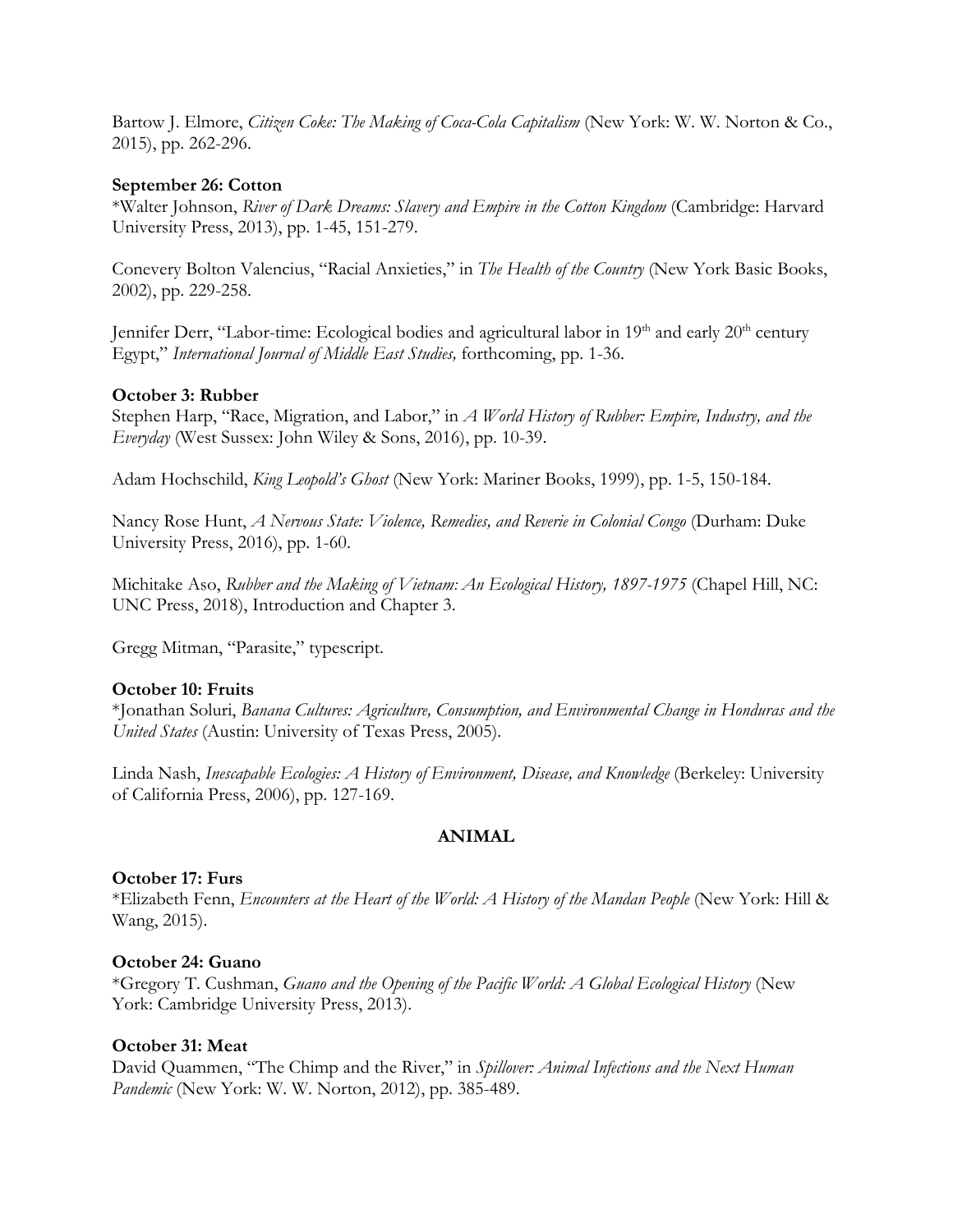Tamara Giles-Vernick and Stephanie Rupp, "People, Great Apes, Disease, and Global Health in the Northern Forests of Equatorial Africa," in *Global Health in Africa: Historical Perspectives on Disease Control*, edited by Tamara Giles-Vernick and James L. A. Webb, Jr. (Athens: Ohio University Press, 2013), 117-137.

\*Mike Davis, *The Monster at our Door: The Global Threat of Avian Flu* (New York: The New Press, 2005).

### **November 7: Blood**

\*Joanna Radin, *Life on Ice: A History of New Uses for Cold Blood* (Chicago: University of Chicago Press, 2017).

P. Wenzel Geissler, Ann Kelly, Babatunde Imoukhuede, and Robert Pool, "`He is no like a brother, I can even give him some blood' – Relational ethics and material exchanges in a malaria vaccine `trial community' in The Gambia," *Social Science & Medicine* 67 (2008): 696-707.

## **MINERAL**

## **November 14: Silver**

\*Nicholas A. Robins, *Mercury, Mining, and Empire: The Human and Ecological Cost of Colonial Silver Mining in the Andes* (Bloomington: Indiana University Press, 2011).

### **November 21: Lead**

\*Gerald Markowitz and David Rosner, *Deceit and Denial: The Deadly Politics of Industrial Pollution*  (Berkeley: University of California Press, 2002), pp. 1-138.

Brett Walker, *Toxic Archipelago: A History of Industrial Disease in Japan* (Seattle: University of Washington Press, 2010), pp. 108-136.

Daniel Renfrew, "`We are Not Marginals': The Cultural Politics of Lead Poisoning in Montevido, Uruguay," *Latin American Perspectives* 40 (2013): 202-217.

## **SYNTHETICS**

#### **November 28: Hormones**

\*Nancy Langston, *Toxic Bodies: Hormone Disruptors and the Legacy of DES* (New Haven: Yale University Press, 2010).

Michelle Murphy, *The Economization of Life* (Durham: Duke University Press), pp. 59-112.

Gabriela Soto Laveaga, "Uncommon Trajectories: Steroid Hormones, Mexican Peasants, and the Search for a Wild Yam," *Studies in History and Philosophy of Biological and Biomedical Sciences*, 36 (2005): 743-760

## **December 5: Plutonium**

\*Kate Brown, *Plutopia: Nuclear Families, Atomic Cities, and the Great Soviet and American Plutonium Disasters* (New York: Oxford University Press, 2015).